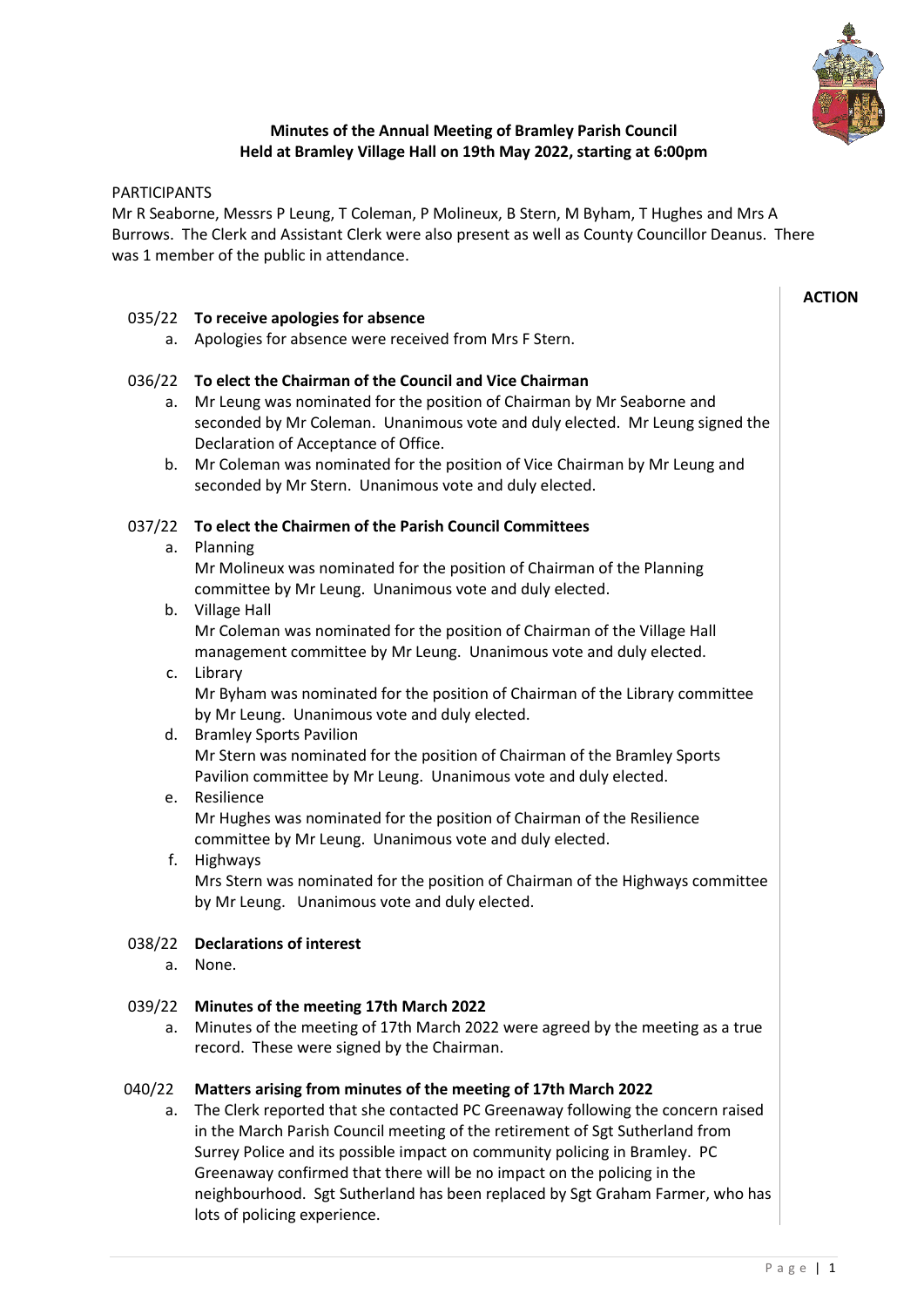

# 041/22 **Bramley Neighbourhood Police update**

- a. The Clerk reported that between 11th March and 12th May 2022 there have been 43 crimes of which 21 were of public interest:
	- 11th March Male arrested on Chestnut Way on recall to prison. Upon arrest was found to be in possession of class A and B drugs. Under investigation.
	- 13th March Theft Driver made off without payment for fuel from petrol station on the High Street. Believed to be on cloned plates. Filed.
	- 15th March Theft Driver made off without payment for fuel from petrol station on the High Street. Garage making contact with vehicle owner.
	- 18th March Criminal damage to vehicle on Home Park Close. Passenger window to vehicle has been smashed. No positive lines of enquiry. Filed.
	- 24th March Theft Driver made off without payment for fuel from petrol station on the High Street. Garage making contact with vehicle owner.
	- 28th March Public Order offence on Birtley Road. Argument over loose dog disturbing livestock and horses. Suspect not known. Filed.
	- 29th March Criminal damage to vehicle on Birtley Road. Damage to vehicle radiator, possibly domestic related. Under investigation.
	- 1st April Non-dwelling burglary at Thorncombe Street. Suspect entered detached garage and stolen wallet from unlocked vehicle. No positive lines of enquiry. Filed.
	- 3rd April Made off without paying taxi fare on Birtley Road. Stated would pay by bank transfer but never did. Under investigation.
	- 6th April Criminal damage on Ricardo Court. Neighbour has caused damage to front door. Under investigation.
	- 11th April Assault on Home Park Close. Neighbour has thrown a garden hoe at victim. Under investigation.
	- 12th April Theft on Colt Way. Parcel stolen from doorstep after delivery. No positive lines of enquiry. Filed.
	- 12th April Theft on High Street. 3 youths have stolen a bottle of £12 prosecco. Under investigation.
	- 16th April Public Order offence on the High Street. Bar staff threatened when refused to be served. Suspects not identified. Filed as no evidence.
	- 17th April Public Order offence on Ricardo Court. Ongoing neighbour dispute, verbal threats made. Victim not supporting further investigation. Filed.
	- 19th April Dog bite incident on The Beeches. Whilst visiting an address, the dog has bitten homeowner. Community Protection Order issued to dog owner.
	- 25th April Theft from Thorncombe Street. Theft of trailer from farm. Filed as no positive lines of enquiry.
	- 28th April Fraud in Park Drive. Scam email received blackmailing the victim for money. Investigation ongoing.
	- 29th April Neighbour dispute on Linersh Wood. Dispute over the dog being fed by the neighbour. Filed.
	- 2nd May Public Order offence on Linersh Wood. Males have banged on victim's door and shouted abuse. Suspects not identified. Filed as no evidence.
	- 11th May Burglary on Chestnut Way. Upon returning home, resident has found front door open. Nothing stolen. Filed as no positive lines of enquiry.
- b. On Saturday 7th May there was a motorcycle RTC on the A281 between Smithbrook Kilns and Barrihurst Lane. PC Greenaway confirms that officers were called to the incident just before 1pm. No other vehicles are thought to have been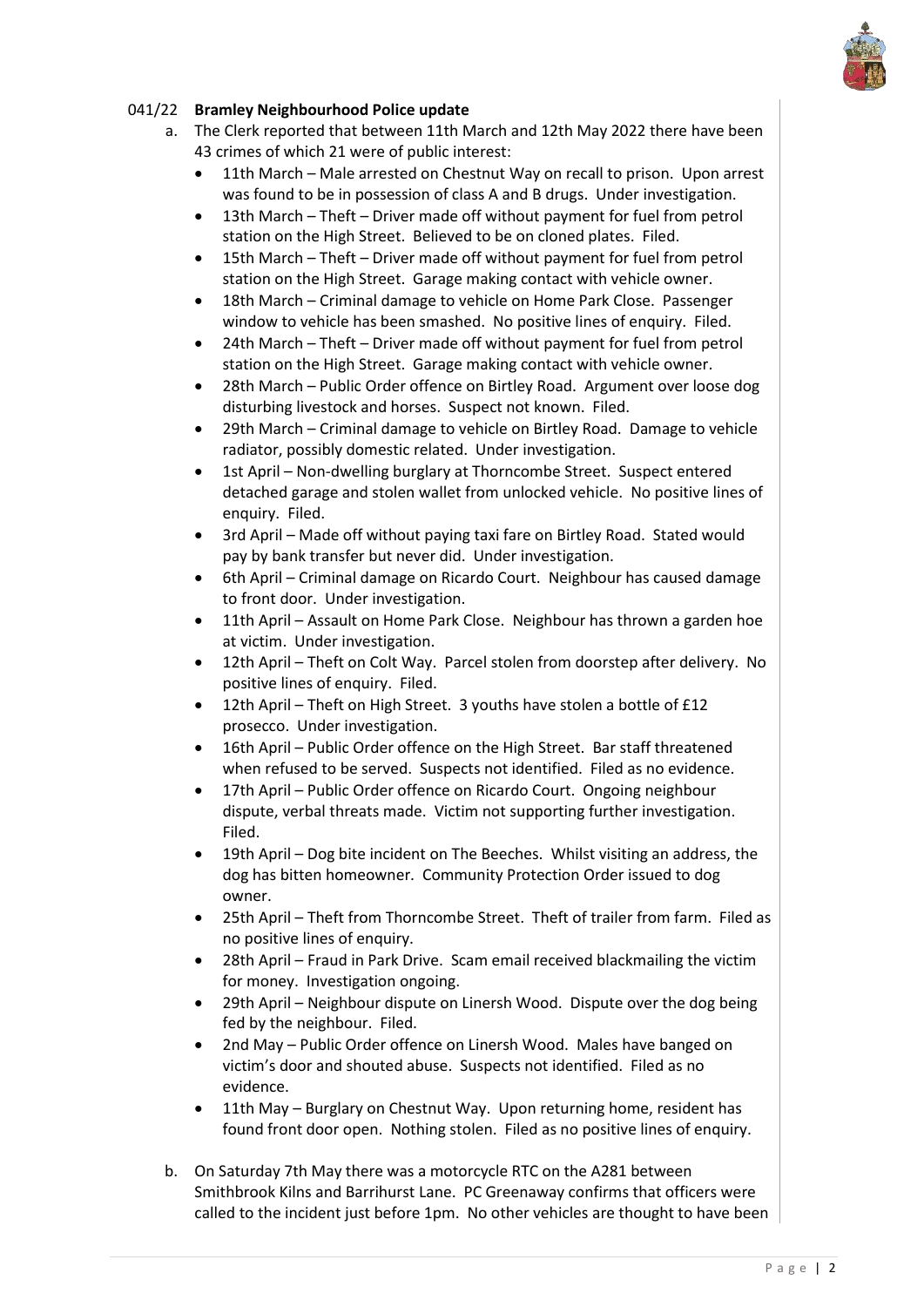

involved and sadly the motorcyclist was pronounced dead at the scene. The motorcyclist was not local to Bramley.

- c. Members noted that there seemed to be a large number of crimes of public interest reported and questioned if there is a rise in crime in the area, are more crimes being reported, or is it due to the fact that the list covers 2 months. The Clerk was asked to invite PC Greenaway to the next Parish Council meeting to discuss.
- d. Mr Seaborne reported that he had heard news of a man who was apparently acting aggressively towards users of the Downs Link. The man was arrested by Police. It is anticipated that the details of this incident will be reported in the update received from the Community Policing team prior to the June Parish Council meeting.

#### 042/22 **Correspondence**

- a. Members noted the Correspondence report circulated by the Clerk.
- b. The Clerk reported that a response has been received from The Hunt Group regarding the safety issues at Bramley Millpond at the end of Mill Lane. They state that the land slope and the bench have obviously always been like this. Although technically it is private property and not open to the public, they will take this point up with Lord Hamilton as if there is a safety risk it needs to be addressed.
- c. Cllr Deanus has a small annual allocation of money to deal with issues such as bollards, signs, posts, knee rails and vegetation clearance. He asked Members to consider any areas that require urgent / essential work for 2022/23. The list will then be prioritised.

Mr Hughes asked if an application could be made to this fund for the planned signage from the Downs Link to the village centre. The Clerk reported that she hoped this signage could be funded from Section 106 environmental improvement funds that are available, along with a new bench at the Coronation Oak. She is progressing this application with Waverley Borough Council.

Mr Seaborne suggested that an application to this fund could be made to carry out vegetation clearance works on the roadside of the path that runs from Park Drive to Mill Lane. Traffic management will need to be put in place in order to carry out these works, so not a task that the Parish Council grounds contractor can easily carry out. Some of the railings in this location may also be in need of repairs or replacement.

The Clerk was asked to submit an application to Cllr Deanus for these works.

d. The Clerk received an email from an Old Rectory Close resident who is concerned that a further application has been made to Surrey County Council for a dropped kerb at a neighbouring property. She believes that, if the application is approved, at least one tree will be removed and that many more residents will make such applications, which would change the character of the road. The first application of this type, despite concerns raised by the Parish Council, was approved by Surrey Highways in November 2021. Members agreed with the resident's concerns but that as the precedent has now been set, there is nothing that the Parish Council can do to assist. The Clerk was asked to respond to the resident. Mr Byham suggested that Surrey Highways should impose a condition that all new driveway surfaces should be of a porous material.

#### 030/22 **Waverley and Surrey County Councillors update**

- a. Cllr Deanus reported that:
- i. The highways works at Run Common Road have now been completed, at a cost to Surrey Highways of £2.1 million.

Clerk

Clerk

Clerk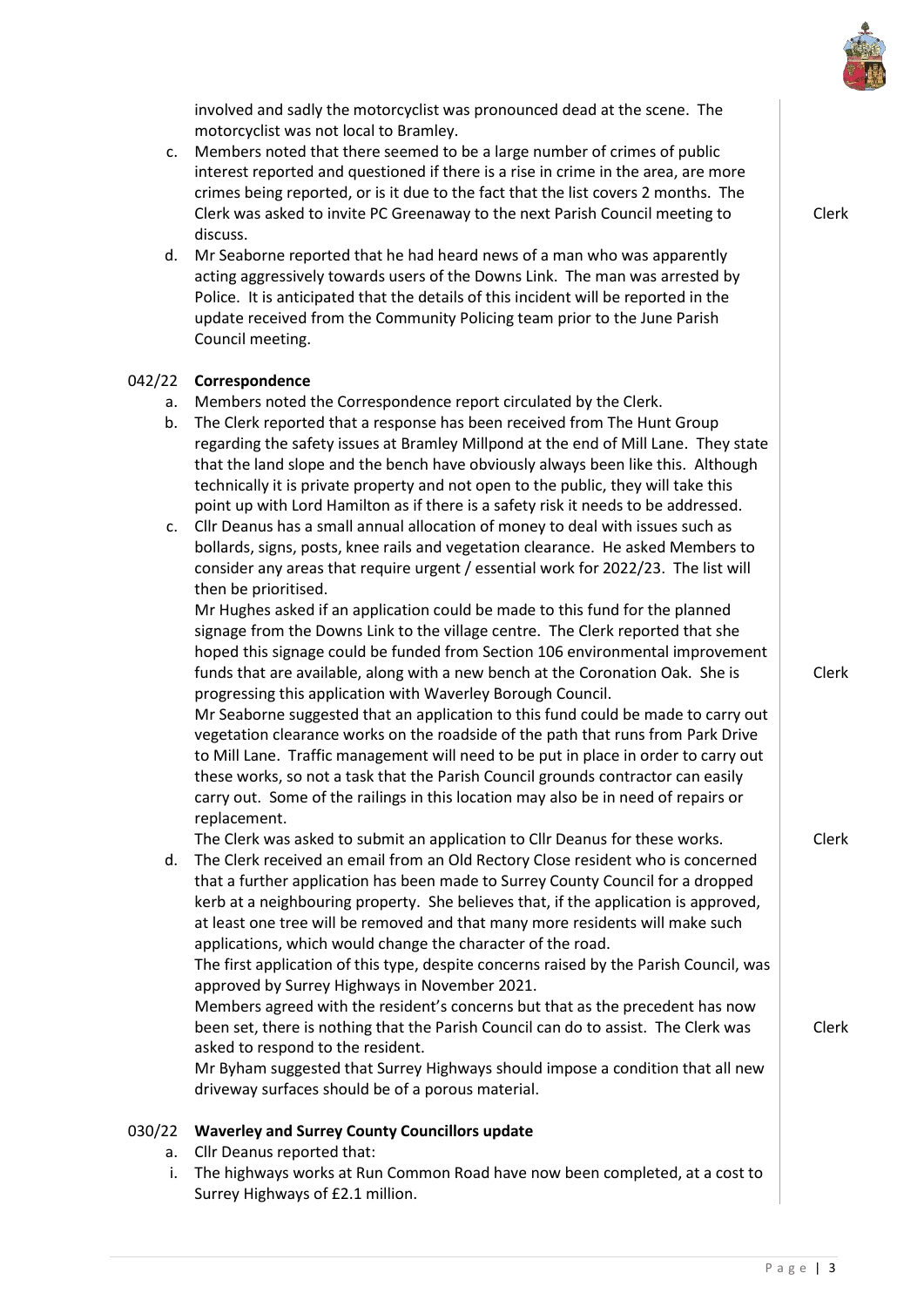

- ii. Cllr Deanus now has a £50,000 allocation to spend on Highways maintenance projects in his area, rather than going through Local Committee.
- iii. Ringway has been appointed as the new highways contractor, taking over from Kier. Potholes are now being repaired more quickly, and there is a condition in the contract that if pothole repairs fail within a certain time period, they need to be repaired again at no cost to Surrey Highways. Cllr Deanus urged Parish Councils and residents to continue to report potholes through the SCC website.
- iv. A CIL and Levelling Up paper is being prepared which proposes that CIL be set at a level of 25%, whether there is a Neighbourhood Plan in place or not.
- b. Mr Seaborne reported that:
- i. At the Waverley Full Council meeting last week, Mr John Ward was elected as the new Mayor of Waverley, with Penny Rivers as the Deputy Mayor.
- ii. Following the sad death of 2 sitting Waverley Councillors, a by-election in Frensham has taken place, with another planned to take place in June in Hindhead.
- iii. The Inspectors comments on the Local Plan Part 2 have been published. The Plan is due to progress to public examination stage from mid-July.

## 044/22 **Committee Actions**

- a. Planning Review Committee
- i. The list of current planning applications was reviewed by Members. The Clerk will submit Members' comments to Waverley Borough Council.
- ii. Review of Planning report (circulated) Members noted the Planning report circulated by the Clerk.
- iii. The Clerk reported that she had this week received amended ideas for a proposed new house at Bramley Millpond. These were forwarded to Members today. Members noted that the proposal has significantly changed from the previous proposals and is now a more standard application for a large new house in Bramley, rather than a houseboat / boathouse on or at the edge of Bramley Millpond. The amended proposal is for a large detached house situated away from the lake, in AONB, on Green Belt land, outside of the settlement boundary and does not comply with the Bramley Neighbourhood Plan.

Members suggested that The Hunt Group should seek advice from Waverley Planning to ascertain if the proposal is likely to be approved or not, prior to the project progressing any further.

It is recognised that the proposal could be seen as an enabling development for the required strengthening works to the culverts at the end of Mill Lane, but that 2 x 2-bedroom homes would sit better with the Parish Council's priorities covered in the Bramley Neighbourhood Plan.

The Clerk was asked to forward the amended proposal to the residents who expressed concern on the project, reporting that they have advised The Hunt Group to discuss the project with Waverley Borough Council.

- b. Library Committee
- i. Members noted the Library report circulated by the Clerk. Mr Hughes highly commended the Library team and the Storytime initiative over Easter. The Library appears to be going from strength to strength and the Clerk was asked to pass on the Parish Council's thanks to the Ops team and all volunteers.
- c. Village Hall Management Committee
- i. Mr Coleman reported that Village Hall bookings remain steady. There are some issues with the cleaning of the hall. These are being discussed with the current cleaner and possible alternatives are being investigated.

Clerk

Clerk

Clerk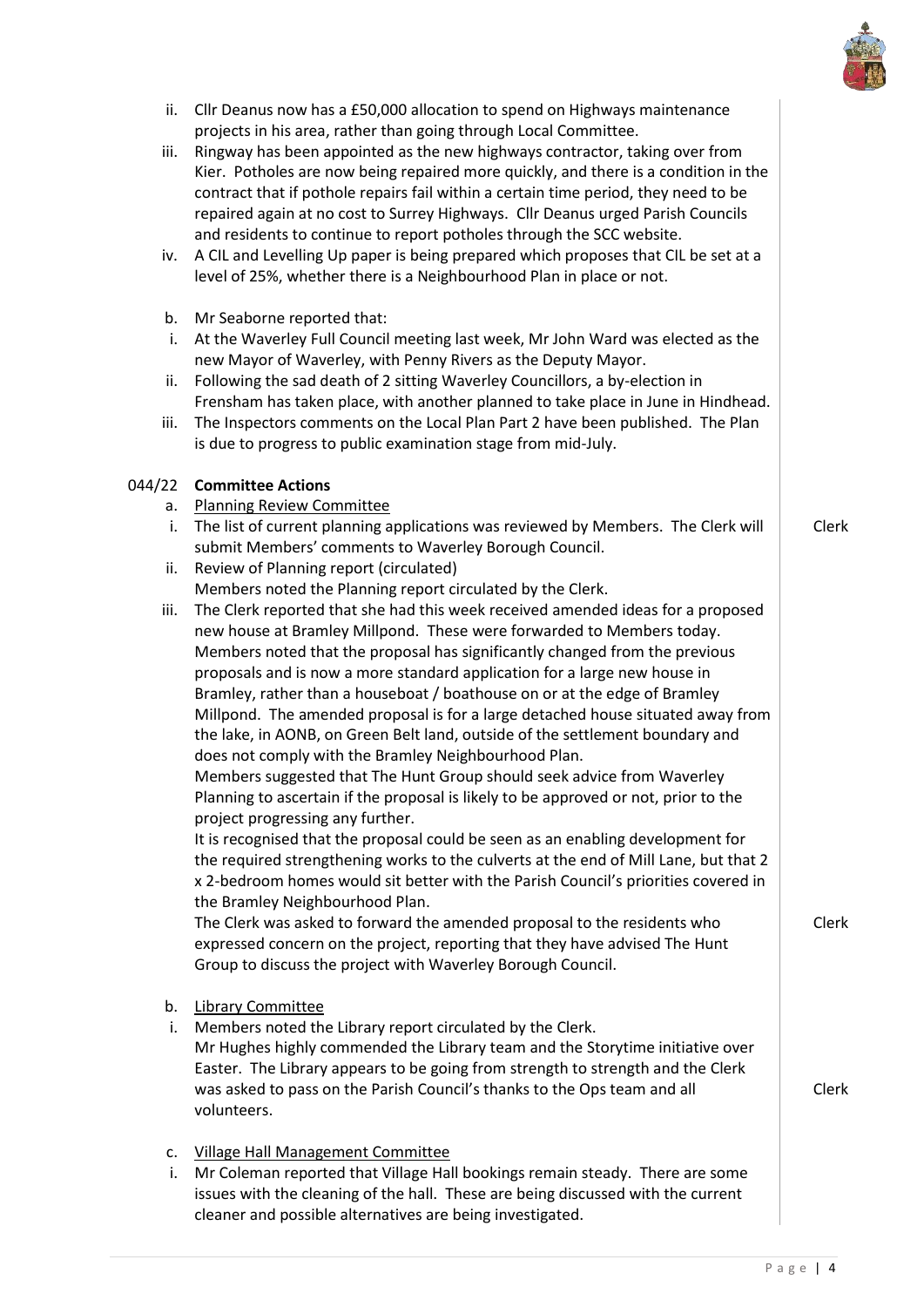

| d.<br>i. | <b>Resilience Committee</b><br>Mr Hughes reported that Thames Water will not relocate the manhole at 2 Birtley<br>Road and has closed the case on the sewage issues. The resident is able to request<br>the manhole to be moved, but at her own cost.                                                                                                                                                                                                                                                                                                                                                                                                                                                                                                                                                                                                                                                                                                            |                   |
|----------|------------------------------------------------------------------------------------------------------------------------------------------------------------------------------------------------------------------------------------------------------------------------------------------------------------------------------------------------------------------------------------------------------------------------------------------------------------------------------------------------------------------------------------------------------------------------------------------------------------------------------------------------------------------------------------------------------------------------------------------------------------------------------------------------------------------------------------------------------------------------------------------------------------------------------------------------------------------|-------------------|
| ii.      | Mr Seaborne reported that Jeremy Hunt MP has met with the resident, and he is<br>raising the issue with the CEO of Thames Water.<br>Mr Hughes will complete the review of the Bramley Emergency Plan in the next<br>few weeks and circulate it to Members for comment.                                                                                                                                                                                                                                                                                                                                                                                                                                                                                                                                                                                                                                                                                           | Mr Hughes         |
| e.<br>i. | <b>Highways Committee</b><br>Nothing to report.                                                                                                                                                                                                                                                                                                                                                                                                                                                                                                                                                                                                                                                                                                                                                                                                                                                                                                                  |                   |
| 045/22   | Parish updates and actions                                                                                                                                                                                                                                                                                                                                                                                                                                                                                                                                                                                                                                                                                                                                                                                                                                                                                                                                       |                   |
| а.       | Pavilion and environs (including Gosden Common, Links Road)                                                                                                                                                                                                                                                                                                                                                                                                                                                                                                                                                                                                                                                                                                                                                                                                                                                                                                      |                   |
| i.       | Role of Sports Pavilion Trust Treasurer                                                                                                                                                                                                                                                                                                                                                                                                                                                                                                                                                                                                                                                                                                                                                                                                                                                                                                                          |                   |
|          | The Clerk and Assistant Clerk have met with Bramley resident Michelle Riley, who<br>has agreed to take over the voluntary role of Treasurer for the Trust. The Assistant<br>Clerk is co-ordinating the handover from Jerome Hagen. The Clerk thanked the<br>Assistant Clerk for her work in finding a suitable candidate.                                                                                                                                                                                                                                                                                                                                                                                                                                                                                                                                                                                                                                        | <b>Asst Clerk</b> |
| ii.      | The Clerk reported that the potholes on the track leading to the Pavilion car park<br>have been filled with scalpings. The verges around the common have been<br>strimmed and work has been done to clear the overgrowing brambles around the<br>locked gates. The common is looking good for the Fete.                                                                                                                                                                                                                                                                                                                                                                                                                                                                                                                                                                                                                                                          |                   |
| b.       | Station Road and environs (including Hall Road, Eastwood Road and Barton Road,<br>Linersh Wood).                                                                                                                                                                                                                                                                                                                                                                                                                                                                                                                                                                                                                                                                                                                                                                                                                                                                 |                   |
| i.       | The Clerk reported that she has asked St Catherine's School if they would be willing<br>to install lighting along the boundary of Malthouse Cottage to illuminate the<br>footpath from Hall Road to Windrush Close. The school has responded to say that<br>they would have public liability concerns about installing such lighting. They would<br>however be willing to consider making a contribution towards the cost of the<br>installing some lighting.<br>The Clerk is still awaiting a date to meet with Epsilon Lighting to discuss what kind<br>of lighting can be installed on this footpath and obtain an idea of costs.                                                                                                                                                                                                                                                                                                                             |                   |
|          | St Catherine's School has confirmed that they will ensure that the path is kept<br>clear of debris that drops from the yew hedge on the Malthouse Cottage boundary                                                                                                                                                                                                                                                                                                                                                                                                                                                                                                                                                                                                                                                                                                                                                                                               |                   |
| c.       | High Street and environs (including Windrush Close, Old Rectory Close,<br>Snowdenham Links Road and Lane)                                                                                                                                                                                                                                                                                                                                                                                                                                                                                                                                                                                                                                                                                                                                                                                                                                                        |                   |
| i.       | Wall at Rhens Place<br>The Clerk circulated a report on the damage to the wall at Rhens Place which has<br>been caused by a large tree in the Old Rectory Close car park.<br>Although the Clerk had previously been reliably informed that the land next to the<br>wall is not the responsibility of the Parish Council, after investigation with HM Land<br>Registry, the land was transferred to the Parish Council in the 1980s.<br>It is not entirely clear from the Deeds for the land if the Parish Council is<br>responsible for the entire length of the wall.<br>The Clerk has discussed the issue with the agent acting for the Old Rectory Close<br>Resident's Association, who is obtaining a quote to repair the wall. The Assistant<br>Clerk has received a quote of around £3,000 for the repairs.<br>The agent has suggested that once he has obtained a quote, the cost is shared<br>between the Parish Council and the Resident's Association. |                   |
|          |                                                                                                                                                                                                                                                                                                                                                                                                                                                                                                                                                                                                                                                                                                                                                                                                                                                                                                                                                                  |                   |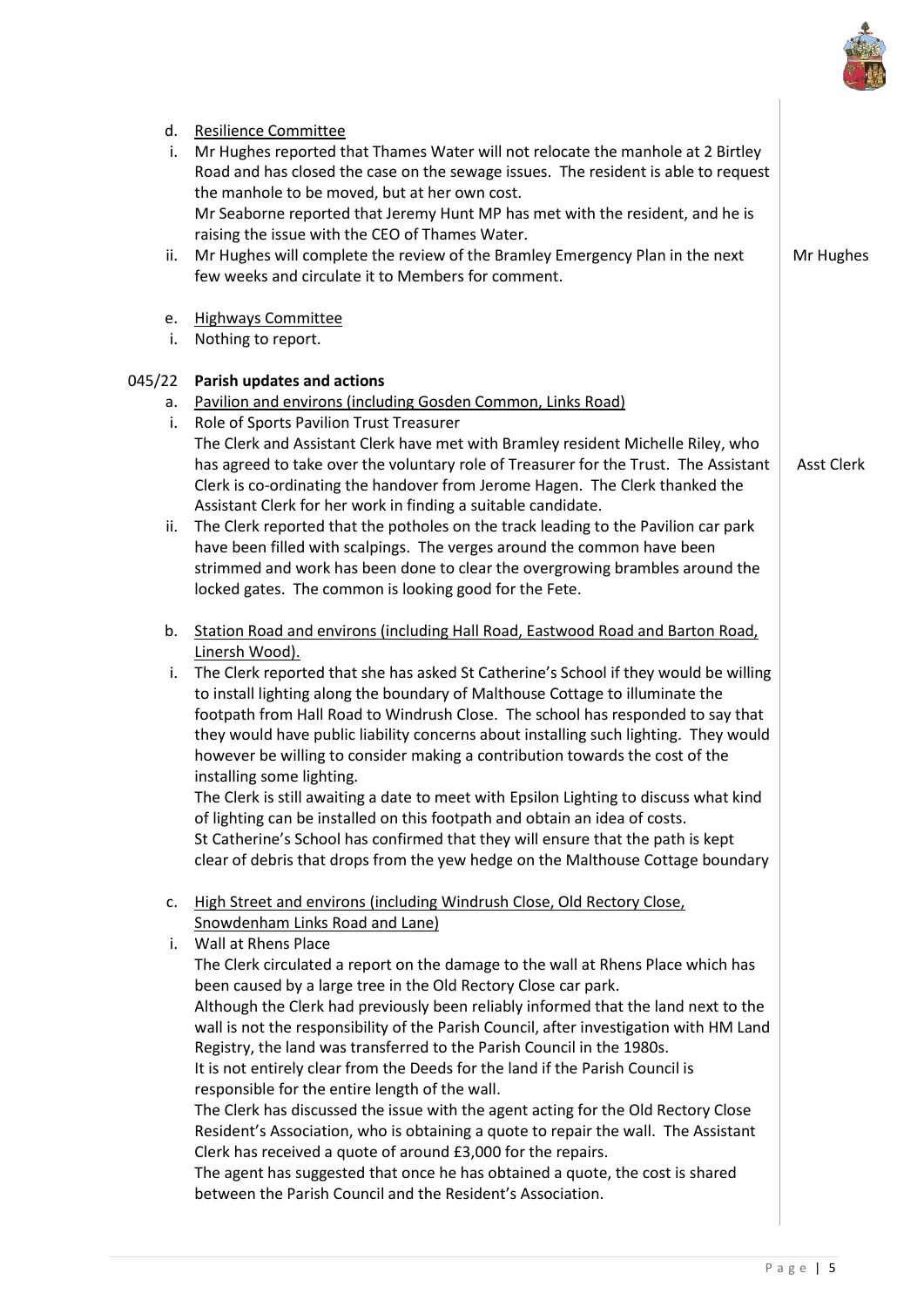

|        | Members agreed that the liability for the repairs to the wall should lie with the Old<br>Rectory Close Resident's Association, as they own the tree that caused the    | Clerk     |
|--------|------------------------------------------------------------------------------------------------------------------------------------------------------------------------|-----------|
|        | damage. The Clerk was asked to contact the agent to convey this decision.                                                                                              |           |
|        | The Clerk reported that the Resident's Association has applied to Waverley BC to                                                                                       |           |
|        | fell the tree that caused the damage. Waverley Planning officers have asked the<br>Parish Council if the wall could be modified to incorporate the tree or not. If the |           |
|        | latter, then the felling of the tree will be provided consent.                                                                                                         |           |
|        | Members agreed that the tree should be felled as the wall is of historical                                                                                             |           |
|        | importance, being the boundary wall of the old Rectory. Clerk to respond to                                                                                            | Clerk     |
|        | Waverley.                                                                                                                                                              |           |
| ii.    | Grit bins on Chestnut Way                                                                                                                                              |           |
|        | The Clerk reported that still no response has been received from Surrey Highways                                                                                       |           |
|        | following the application for a new grit bin to be installed on Chestnut Way in                                                                                        |           |
|        | January. Cllr Deanus asked the Clerk to forward the details to him, so he can                                                                                          | Clerk     |
| iii.   | follow this up with Surrey Highways.<br>Mr Seaborne asked the Clerk to ensure that the flags in the centre of the village                                              |           |
|        | are raised for the Platinum Jubilee weekend. Clerk to action.                                                                                                          | Clerk     |
| iv.    | Mr Seaborne reported that he has been asked by the Bramley Village Society if the                                                                                      |           |
|        | Parish Council would agree for the society to fund the planning of 1 or more trees                                                                                     |           |
|        | on the land in front of Bramley Library to commemorate the Platinum Jubilee.                                                                                           |           |
|        | Members agreed in principle and proposed that the large fir tree could be felled                                                                                       |           |
|        | (as discussed at a previous meeting) in order to allow sufficient space for a new                                                                                      | Mr        |
|        | tree to be planted. Mr Seaborne will respond to the BVS.                                                                                                               | Seaborne  |
| d.     | <b>Grounds and Downs Link</b>                                                                                                                                          |           |
| i.     | S106 funding available for provision of play space equipment / progress of                                                                                             |           |
|        | application to Your Fund Surrey                                                                                                                                        |           |
|        | The Clerk received an email from Waverley Borough Council informing her that                                                                                           |           |
|        | £5,061 of S106 funding is available for play space contribution towards the                                                                                            |           |
|        | provision of equipment and casual playing space within the vicinity of land                                                                                            |           |
|        | adjacent to Little Saddlers, Ricardo Court. The Clerk received a project business<br>case justification form to complete.                                              |           |
|        | Clerk contacted the Waverley officer to enquire how close "in the vicinity" means.                                                                                     |           |
|        | He confirmed that as long as the project is within Bramley, it shouldn't be an issue.                                                                                  |           |
|        | It was hoped that these funds could be used as contribution to the revamping of                                                                                        |           |
|        | Eastwood Road play area, although the Clerk believes that improved play facilities                                                                                     |           |
|        | would be well received on the grass area next to the new development at Bridle                                                                                         |           |
|        | Place. Members agreed that, if possible, the S106 funds should be used for the                                                                                         |           |
|        | Eastwood Road play area project.                                                                                                                                       |           |
|        | The Assistant Clerk has made significant progress in preparing a survey to be made<br>available online to be used for the application to Your Fund Surrey.             |           |
|        | The 3 ideas will be available for visitors to view at Bramley Fete and the Clerk                                                                                       |           |
|        | asked Members to record any feedback received on the day.                                                                                                              |           |
|        | The Assistant Clerk will circulate the draft survey to Members, with a view to                                                                                         | Assistant |
|        | launching it in the coming weeks.                                                                                                                                      | Clerk     |
| e.     | Rural Parish (including Thorncombe Street, Birtley Green, Grafham and south)                                                                                           |           |
| i.     | Nothing to report.                                                                                                                                                     |           |
|        |                                                                                                                                                                        |           |
| 046/22 | <b>Finance</b>                                                                                                                                                         |           |
| a.     | Payments listed at Appendix B (circulated)<br>Members agreed payments between 12th March and 13th May 2022, to the value                                               |           |

of £17,011.25. The listing was signed by the Chairman and returned to the Clerk.